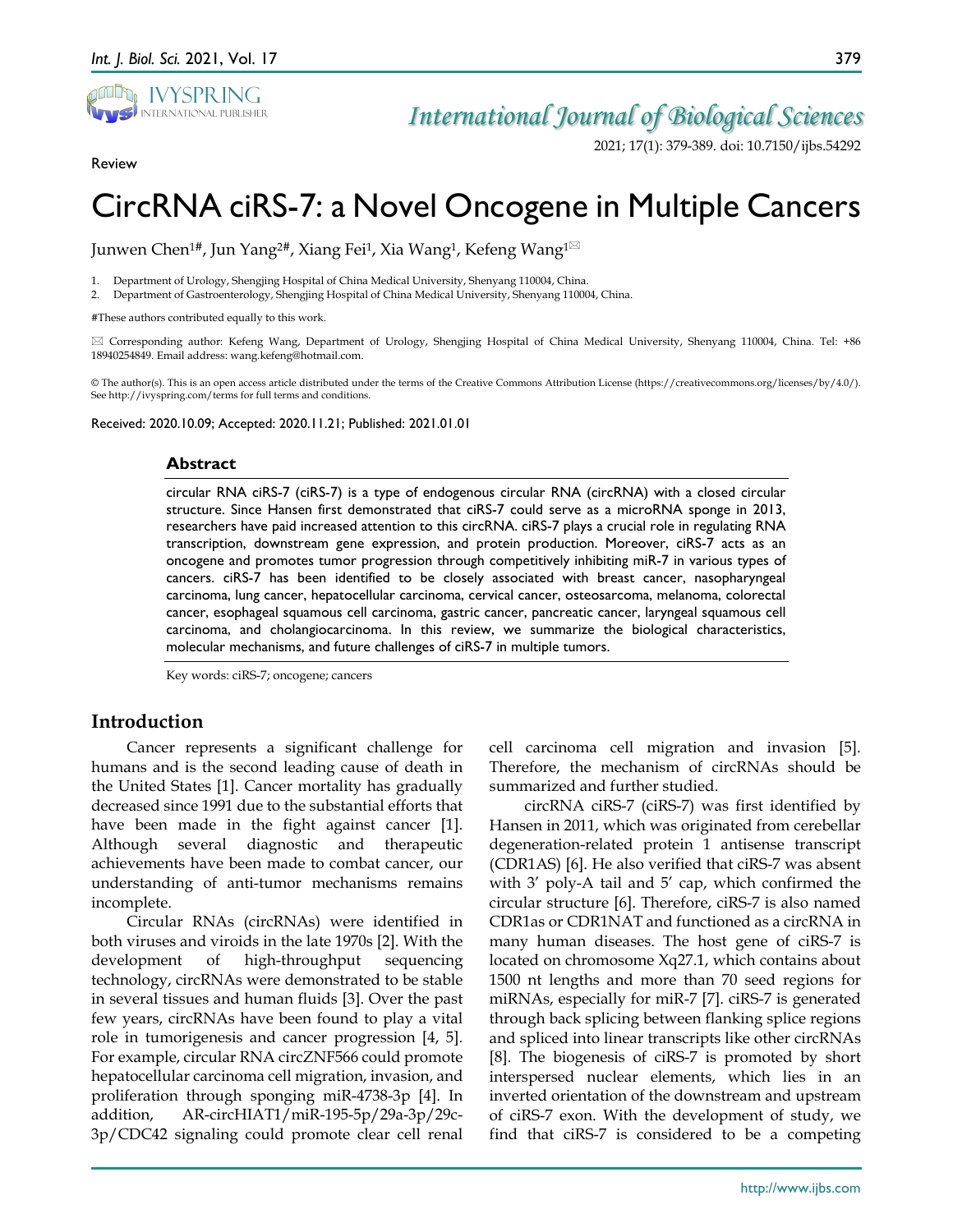endogenous RNA (ceRNA) due to its intimate relationship with miR-7 [7, 9]. In recent years, ciRS-7 was found to function as an oncogene and play a vital role in various types of cancers, including lung cancer, hepatocellular carcinoma (HCC), cervical cancer (CC), osteosarcoma (OS), melanoma, colorectal cancer (CRC), breast cancer (BC), esophageal squamous cell carcinoma (ESCC), nasopharyngeal carcinoma (NPC), gastric cancer (GC), pancreatic ductal adenocarcinoma (PDAC), laryngeal squamous cell carcinoma (LSCC), and cholangiocarcinoma [10-22]. In this review, we will summarize the research status regarding the mechanism and clinical significance of ciRS-7 in the onset and progression of cancer.

# **Functions of circRNAs**

# **Function as a biomarker**

Increased evidence has shown that circRNAs could be used as biomarkers for the diagnosis and prognosis of several diseases [23, 24], particularly tumors [25, 26]. A study by Jiang et al. [27] found that hsa\_circ\_0004904 and hsa\_circ\_0001855 may represent a promising prognostic biomarker of preeclampsia. Moreover, Ouyang et al. [28] reported that the upregulation of circRNA\_002453 was associated with the severity of lupus nephritis, which could represent a potential diagnostic biomarker. In addition, circRNA\_0000285 may be a novel biomarker for NPC [29] and hsa\_circ\_0003159 could potentially serve as a diagnostic marker of GC [30]. Shao et al. [31] found that hsa\_circ\_0000705 had a strong sensitivity and specificity for GC. Moreover, recent studies have shown that exosomal circular RNA could be used to distinguish cancers from that of normal tissues. exo-hsa\_circRNA\_0056616 was also found to serve as a potential biomarker in lung adenocarcinoma with lymph node metastasis [32]. Additionally, circ-PDE8A was reported to be associated with PDAC [33].

# **Function as a microRNA (miRNA) sponge**

circRNAs have miRNA binding sites on their sequences, which represent the basis of miRNA sponges [7]. This property suggests that circRNAs can inhibit the activity of mature miRNAs and increase the level of endogenous targets and suppress miRNA to regulate downstream gene expression [34]. There are multiple circRNAs that can bind to miRNA and have a different functional role in human diseases. For instance, circMMP9 could sponge miR-124 to promote glioblastoma multiforme cell proliferation, migration, and invasion [35]. circWDR77 sponges miR-124 to regulate vascular smooth muscle cell proliferation and migration in the cardiovascular system [36]. One circRNA is capable of targeting several miRNAs via different binding sites and performing opposite

functions. For instance, circ-ITCH could promote the migration, invasion, and growth of OS cells through the miR-7/EGFR pathway [37]. Moreover, circ-ITCH can also inhibit cellular prolifaration, migration, invasion, and metastasis through sponging miR-17/miR-224/p21/PTEN signaling in bladder cancer [38].

# **Protein binding**

In addition to miRNA binding, some circRNAs have been found to bind to RNA binding proteins (RBPs) through specific binding sites [39-43]. The study by Dai et al. [39] found that the RBP trinucleotide repeat-containing 6A could bind to the flanked intron region of circ0006916 and regulate its biogenesis. Chen et al. [40] revealed that circAGO2 could interact with the human antigen R protein (HuR) to perform HuR-repressed AGO2-miRNA complexes functions. It was later discovered that circ-HuR could bind to CCHC-type zinc finger nucleic acid binding protein to reduce HuR expression and suppress tumor progression in GC [41]. In addition, circRNAs can bind to proteins to form functional complexes. For example, circFOXK2 could interact with the Y Box binding protein 1 and heterogeneous nuclear ribonucleoprotein K to form a complex, which could enhance NUF2 and PDXK expression in PDAC [42]. Another study showed that circSamd4 could form a complex with PUR proteins to enhance myogenesis through the suppression of myosin heavy chain transcription [43].

# **Protein translation**

circRNAs were formerly considered to be incapable of protein translation. Recently, researchers have revealed that some circRNAs with open reading frames (ORFs) could be translated to produce proteins [44]. The study by Abe et al. [45] reported that circRNAs with an ORF were translated into proteins in rabbit reticulocyte lysates. Pamudurti et al. [46] showed that circRNAs could be translated to produce proteins in flies. Moreover, Legnini et al. [47] reported that circ-ZNF609 could produce proteins in a splicing-dependent and cap-independent manner. circ-AKT3 encoded a novel protein (AKT3-174aa), which decreased the proliferation and radiation resistance of glioblastoma cells [48]. Moreover, hsa-circ-0000423 could encode a functional protein (circPPP1R12A-73aa) to promote the proliferation, migration, and invasion of colon cancer cells [49]. circFNDC3B was found to encode a novel protein (circFNDC3B-218aa) that could induce an inhibitory effect on colon cancer cells [50].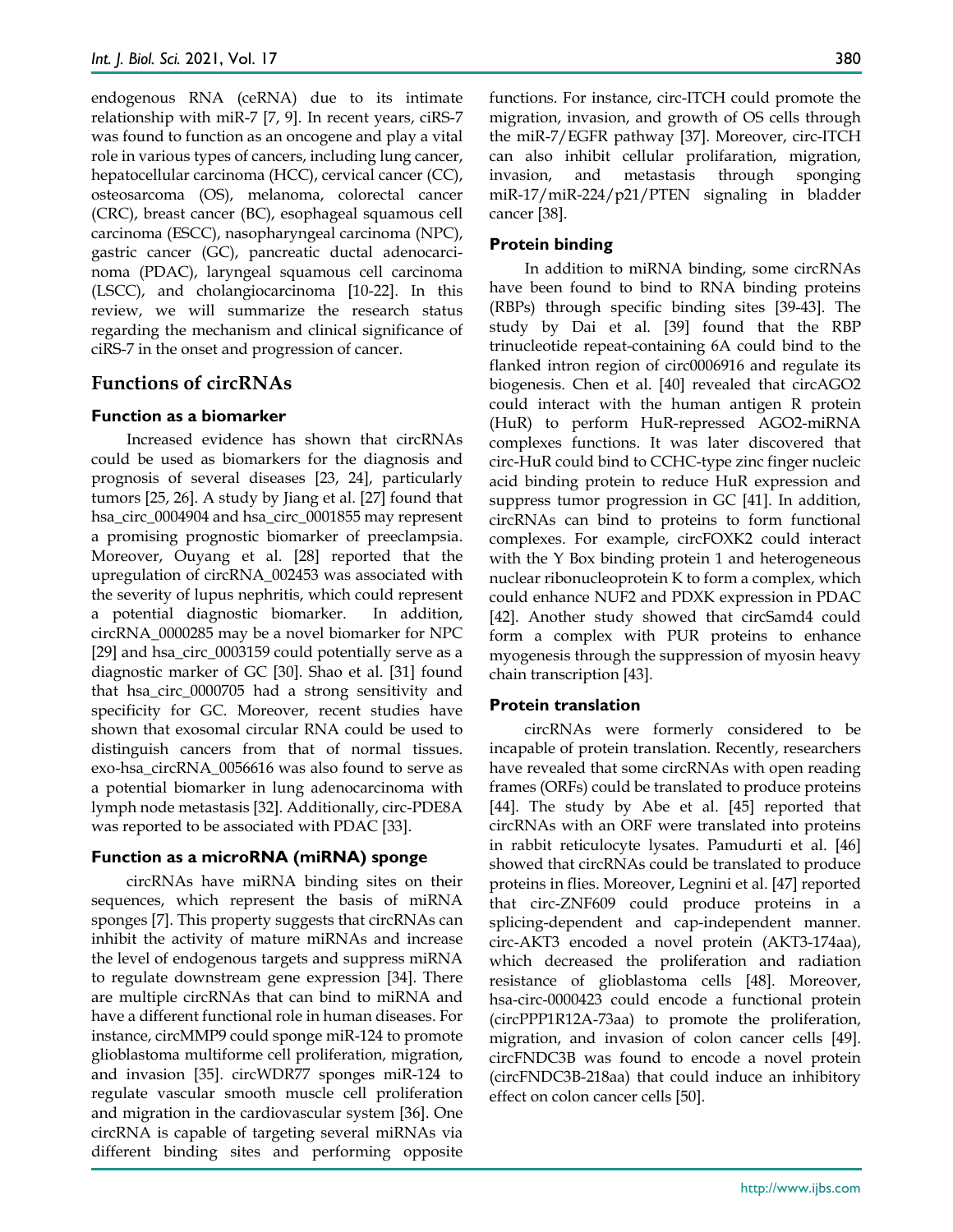# **Pathogenic mechanism of ciRS-7 in cancers**

# **Maintaining proliferative signals**

Cell proliferation is one of the most important characteristics of cell life and the basis of biological reproduction, maintaining the relative balance of the number of individual cells and the normal functions of the body. Cell proliferation can help wound healing, tissue regeneration and pathological tissue repair. The regulation of proliferation is rigorous, entire monitoring, and involved in multiple layers. The production and release of growth-promoting factors during the whole cell division cycle should be well controlled to insure tissue homeostasis. This regulating control system is dysfunctional in cancer cells.

ciRS-7 is identified to maintain cell proliferation by several mechanisms in many kinds of cancers. A knockdown of ciRS-7 can inhibit cell proliferation through inducing G0/G1 arrest or increasing G1/S transition in lung cancer [10], OS [13], and CRC [15]. In addition, ciRS-7 can also promote cell growth through sponging multiple miRNAs (e.g., miR-1270 [51], miR-7 [17, 18, 21], miR-876-5p [52], miR-942 [42] ) in tumors.

# **Avoiding cellular death**

Programmed cellular death is a kind of active and orderly way of death, which is determined by genes. Specifically, it refers to suicidal protective measures initiated by gene regulation when cells are stimulated by internal and external environmental factors. In this way, humans remove non-essential cells or cells that are about to undergo specialization, including the induction of activation and genetic programming by a number of molecular mechanisms. When programmed cellular death occurred, apoptotic cells dispersed in normal tissue cells without inflammatory response or scar. The dead cellular debris is quickly removed by macrophages or neighboring cells without affecting the normal functions of other cells. There are two types of genes that control programmed cellular death. One type of gene inhibits cellular death, and the other promotes or initiates cellular death. These genes interact with each other to control normal cellular death. Cancer cells display increased tolerance to both genomic and environmental stresses, leading to resistance to tumor apoptosis.

The manipulation of ciRS-7 (upregulation or downregulation) can influence the cell apoptosis through EGFR or other signalings in lung cancer [10, 53, 54], OS [13], and CRC [55]. Additionally, ciRS-7 is also reported to inhibit apoptosis and then decrease the sensitivity of tumor cells to drug resistance in multiple tumors [56-60].

# **Inducing invasion and metastasis**

Tumor invasion and metastasis refer to the process in which tumor cells depart from the primary site and continue to grow in organs/tissues through various routes of transport, forming tumors of the same nature (metastatic tumors). The steps of tumor invasion and metastasis include: 1. Tumor cells degrade basement membrane and invade surrounding tissues; 2. Tumor cells invade blood or lymphatic vessels; 3. Tumor cells adhere to the vascular endothelium at the target site and grow to form the metastatic tumors; 4. The metastatic tumors invade to the surrounding area and spread throughout the body. The characteristics of tumor invasion and metastasis are heterogeneity, organ specificity, and dormancy phenomenon.

Upregulation of ciRS-7 can promote tumor cells invsion and metastasis in multiple cancers, including lung cancer [53, 54], HCC [11], CC [9], CRC [15, 55], BC [16], ESCC [17, 52, 61], PDAC [20], LSCC [21], and cholangiocarcinoma [62].

# **ciRS-7 in various human cancers**

Recently, several studies have revealed that abnormal ciRS-7 expression is correlated with various cancers, including lung cancer, HCC, CC, OS, melanoma, CRC, BC, ESCC, NPC, GC, PDAC, LSCC, and cholangiocarcinoma. The upregulation of ciRS-7 can serve as an oncogene to promote the progression of various tumors, especially in lung cancer, HCC, CRC, and ESCC. Furthermore, ciRS-7 overexpression has been correlated with a large tumor volume, advanced FIGO stage, deep infiltration, early metastasis, and poor survival. The correlation between clinicopathological parameters and ciRS-7 expression of different types of cancers are shown in **Table 1**. The manipulation of ciRS-7 (upregulation or downregulation) could influence the cell viability, growth, invasion, migration, apoptosis, and autophagy through miRNA-mRNA signaling in lung cancer, HCC, CRC, BC, and ESCC. The specific mechanisms and functional characterization of ciRS-7 in these cancers are presented in **Table 2** and **Table 3**.

#### **Lung cancer**

Lung cancer is one of the most malignant tumors in world, with the second highest incidence rate and highest mortality rate in both males and females [1]. The therapeutic effect and five-year survival rates of lung cancer are unsatisfactory, because most patients are diagnosed at an advanced stage [63]. Therefore, it is necessary to explore early diagnostic and therapeutic strategies.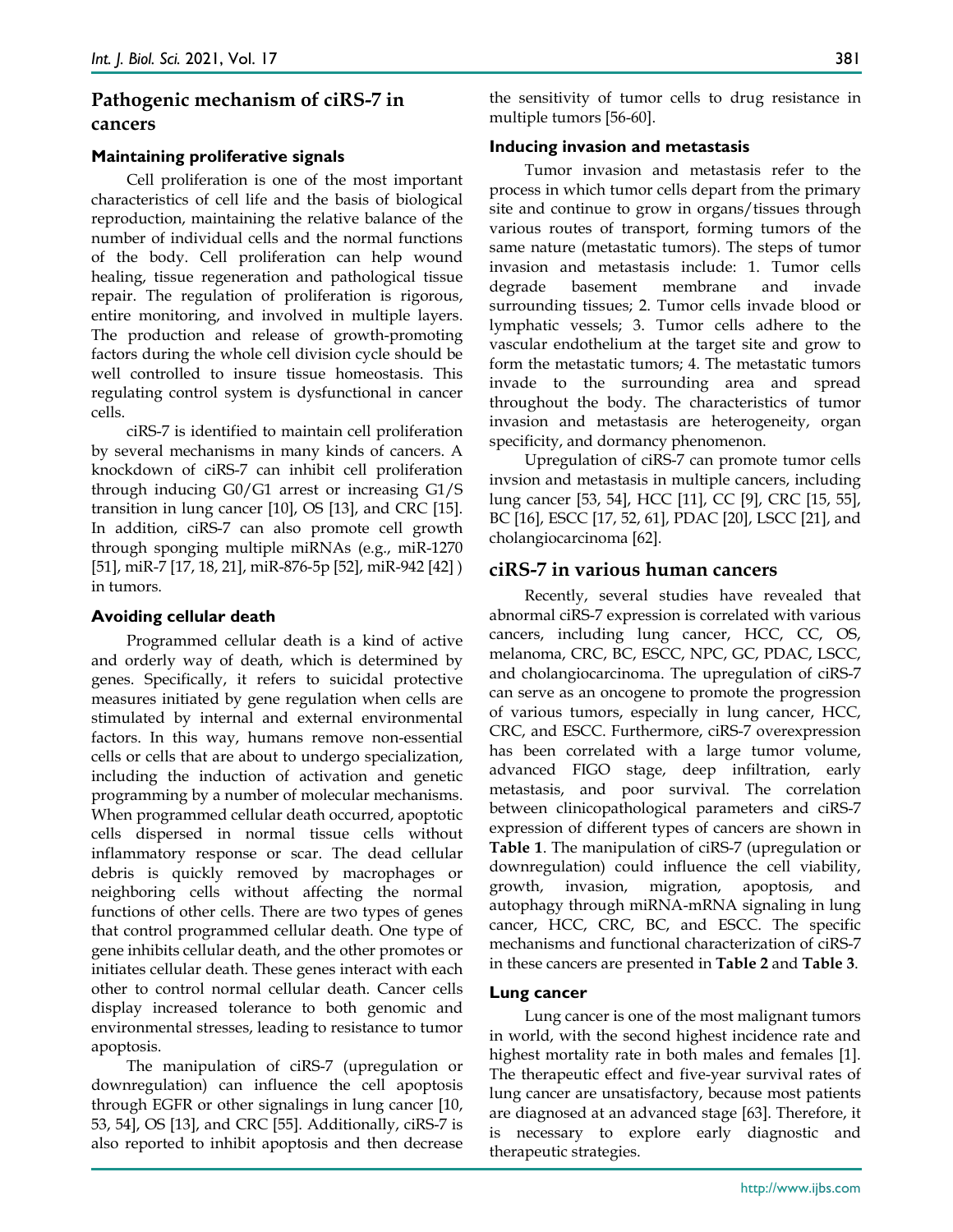#### **Table 1.** Clinicopathological parameters of ciRS-7 in human tumors.

| Tumor types     | Clinicopathological features                                                                                            | References |
|-----------------|-------------------------------------------------------------------------------------------------------------------------|------------|
| Lung cancer     | high TNM stage, more lymph nodes metastasis,<br>shorted overall survival time                                           | [10]       |
| Lung cancer     | advanced histopathological grade, larger tumour<br>size, severer lymph node metastasis                                  | $[53]$     |
| Lung cancer     | tumor size, lymph node metastasis, tumor node<br>metastasis, shorter disease-free survival and overall<br>survival time | [64]       |
| Liver cancer    | younger age, serum AFP, hepatic microvascular<br>invasion                                                               | [67]       |
| Liver cancer    | tumor diameter, serum AFP, tumor satellite                                                                              | $[51]$     |
| Cervical cancer | large tumor size, advanced FIGO stage, deep<br>invasion, metastatic lymph nodes, HPV infection                          | $[12]$     |
| Osteosarcoma    | high Enneking stage, tumor size, pulmonary<br>metastasis                                                                | $[13]$     |

| Tumor types    | Clinicopathological features                      | References |
|----------------|---------------------------------------------------|------------|
| Colorectal     | tumor size, T stage, lymph node metastasis, poor  | $[15]$     |
| cancer         | overall survival                                  |            |
| Colorectal     | advanced tumor stage, tumor depth and metastasis, | [55]       |
| cancer         | poor patient survival, poor overall survival      |            |
| Esophageal     | poor overall survival                             | $[17]$     |
| cancer         |                                                   |            |
| Esophageal     | high pathological grade, lymph node metastasis,   | $[52]$     |
| cancer         | distant metastasis or recurrence, poor prognosis  |            |
|                | Nasopharyngeal high clinical staging              | $[18]$     |
| cancer         |                                                   |            |
| Gastric cancer | poor overall survival                             | $[75]$     |
| Pancreatic     | venous invasion, lymph node metastasis            | [20]       |
| cancer         |                                                   |            |
| Laryngeal      | high TNM stages, poorly differentiated tumours,   | [21]       |
| cancer         | lymph node metastasis, poor prognosis             |            |

# **Table 2.** Functional characterization of ciRS-7 in various tumours.

| Tumor types          | Expression   | Role     | Function role                                  | miRNAs    | Related genes          | References |
|----------------------|--------------|----------|------------------------------------------------|-----------|------------------------|------------|
| Lung cancer          | upregulation | oncogene | viability, growth, apoptosis                   | miR-7     | EGFR, CCNE1, PIK3CD    | $[10]$     |
| Lung cancer          | upregulation | oncogene | proliferation, invasion, migration, apoptosis  | miR-7     | <b>RELA</b>            | $[53]$     |
| Lung cancer          | upregulation | oncogene | viability, migration, invasion, apoptosis      | miR-219a  | SOX5                   | $[54]$     |
| Lung cancer          | upregulation |          | proliferation, apoptosis                       |           |                        | [64]       |
| Liver cancer         | upregulation | oncogene | proliferation, invasion                        | miR-7     | CCNE1/PIK3CD           | $[11]$     |
| Liver cancer         | upregulation | oncogene | proliferation, migration                       | miR-1270  | AFP                    | $[51]$     |
| Cervical cancer      | upregulation |          | proliferation, apoptosis, invasion, migration  |           |                        | $[12]$     |
| Osteosarcoma         | upregulation | oncogene | vitality, apoptosis, growth, migration         | miR-7     | EGFR/CCNE1/PI3KCD/RAF1 | $[13]$     |
| Colorectal cancer    | upregulation | oncogene | proliferation, invasion                        | $miR-7$   | EGFR/IGF-1R            | $[15]$     |
| Colorectal cancer    | upregulation | oncogene | proliferation, migration, invasion, apoptosis  | miR-7     | EGFR/RAF1              | $[55]$     |
| <b>Breast cancer</b> | upregulation | oncogene | migration, invasion                            | miR-1299  | <b>MMPs</b>            | $[16]$     |
| Breast cancer        |              |          |                                                | miR-7     | <b>CCNE1</b>           | $[57]$     |
| <b>Breast cancer</b> | upregulation | oncogene |                                                | $miR-7$   | REGV                   | $[58]$     |
| Esophageal cancer    | upregulation | oncogene | proliferation, migration, invasion, metastasis | miR-7     | HOXB13                 | $[17]$     |
| Esophageal cancer    | upregulation | oncogene | migration, invasion                            | miR-7     | $KLF4/NF-KB$           | [61]       |
| Esophageal cancer    | upregulation | oncogene | proliferation, migration, invasion             | miR-876   | MAGE-A family          | $[52]$     |
| Esophageal cancer    |              |          | autophagy                                      | miR-1299  | EGFR/AKT/mTOR          | $[73]$     |
| Nasopharyngeal       | upregulation | oncogene | growth, glucose metabolism                     | $miR-7$   | E <sub>2F3</sub>       | $[18]$     |
| cancer               |              |          |                                                |           |                        |            |
| Gastric cancer       | upregulation | oncogene | growth, migration                              | $miR-7$   | PTEN/PI3K/AKT          | $[75]$     |
| Pancreatic cancer    | upregulation | oncogene | proliferation, invasion                        | $miR-7$   | EGFR/STAT3             | $[20]$     |
| Laryngeal cancer     | upregulation | oncogene | vitality, proliferation, migration, invasion   | $miR-7$   | CCNE1/PIK3CD           | $[21]$     |
| Gallbladder cancer   | upregulation | oncogene | proliferation, migration, invasion             | $miR-641$ | AKT3/mTOR              | [62]       |

#### **Table 3.** Main characteristics of the studies included in this review.

|       | Study Tumor types               | Sample size<br>(Normal: | Detection<br>Method | P value    | TNM(p)<br>value) | LNM(p)<br>value) | DM(p)<br>value) | OS(p)<br>value) | DFS(p)<br>value) | Follow-up<br>(months) | References |
|-------|---------------------------------|-------------------------|---------------------|------------|------------------|------------------|-----------------|-----------------|------------------|-----------------------|------------|
|       |                                 | Tumor)                  |                     |            |                  |                  |                 |                 |                  |                       |            |
| Zhang | Lung cancer                     | (60:60)                 | qRT-PCR             | p<0.05     | $p=0.004$        | $p=0.021$        |                 | $p=0.013$       |                  |                       | $[10]$     |
| Su    | Lung cancer                     | (128:128)               | qRT-PCR             | p<0.05     | $p=0.002$        | $p=0.034$        |                 | p<0.05          |                  |                       | $[53]$     |
| Li    | Lung cancer                     | (30:30)                 | qRT-PCR             | p<0.05     |                  |                  |                 |                 |                  |                       | $[54]$     |
| Yan   | Lung cancer                     | (132:132)               | qRT-PCR             | p<0.05     | $p=0.024$        | $p=0.003$        |                 | $p=0.001$       | p<0.001          |                       | [64]       |
| Yu    | Liver cancer                    | (35:35)                 | qRT-PCR             | p<0.001    |                  |                  |                 |                 |                  |                       | $[11]$     |
| Xu    | Liver cancer                    | (108:108)               | qRT-PCR             | $p=0.13$   |                  |                  |                 |                 |                  |                       | [67]       |
| Su    | Liver cancer                    | (42:42)                 | qRT-PCR             | p<0.001    |                  |                  |                 |                 |                  |                       | $[51]$     |
| Zhou  | Cervical cancer                 | (352:352)               | qRT-PCR             | p<0.05     | $p=0.029$        | $p=0.005$        |                 |                 |                  |                       | $[12]$     |
| Xu    | Osteosarcoma                    | (18:38)                 | $qRT-PCR$           | p<0.001    |                  |                  |                 |                 |                  |                       | $[13]$     |
| Tang  | Colorectal cancer               | (40:40)                 | $qRT-PCR$           | p<0.001    |                  | $p=0.002$        |                 | $p=0.034$       |                  |                       | $[15]$     |
| Weng  | Colorectal cancer               | (40:40)                 | qRT-PCR             | $p=0.0018$ | $p=0.0002$       | p<0.0001         | $p=0.0162$      | $p=0.0224$      |                  | 44                    | $[55]$     |
| Yang  | Breast cancer                   | (90:90)                 | qRT-PCR             | p<0.05     |                  |                  |                 |                 |                  |                       | $[58]$     |
| Li    | Esophageal cancer (123:123)     |                         | qRT-PCR             | p<0.05     | $p=0.048$        |                  |                 | p<0.05          | p<0.05           |                       | $[17]$     |
|       | Huang Esophageal cancer (29:29) |                         | qRT-PCR             | p<0.05     |                  |                  |                 |                 |                  |                       | [61]       |
| Sang  | Esophageal cancer (86:86)       |                         | qRT-PCR             | p<0.01     |                  |                  |                 |                 |                  | $12 - 60$             | $[52]$     |
|       | Zhong Nasopharyngeal            | (20:44)                 | qRT-PCR             | p<0.01     |                  |                  |                 |                 |                  |                       | $[18]$     |
| Pan   | Gastric cancer                  | (102:102)               | qRT-PCR             | $p=0.0023$ |                  | $p=0.0004$       | $p=0.0205$      | $p=0.0143$      |                  |                       | $[75]$     |
| Liu   | Pancreatic cancer               | (41:41)                 | qRT-PCR             | $p=0.002$  |                  | $p=0.016$        |                 |                 |                  |                       | $[20]$     |
| Zhang | Laryngeal cancer                | (30:30)                 | qRT-PCR             | p<0.001    | p<0.05           | p<0.001          |                 | $p=0.02$        |                  |                       | $[21]$     |
| Jiang | Gallbladder<br>cancer           | (54:54)                 | qRT-PCR             | p<0.0005   | $p=0.044$        | $p=0.006$        |                 | p<0.0005        |                  |                       | $[22]$     |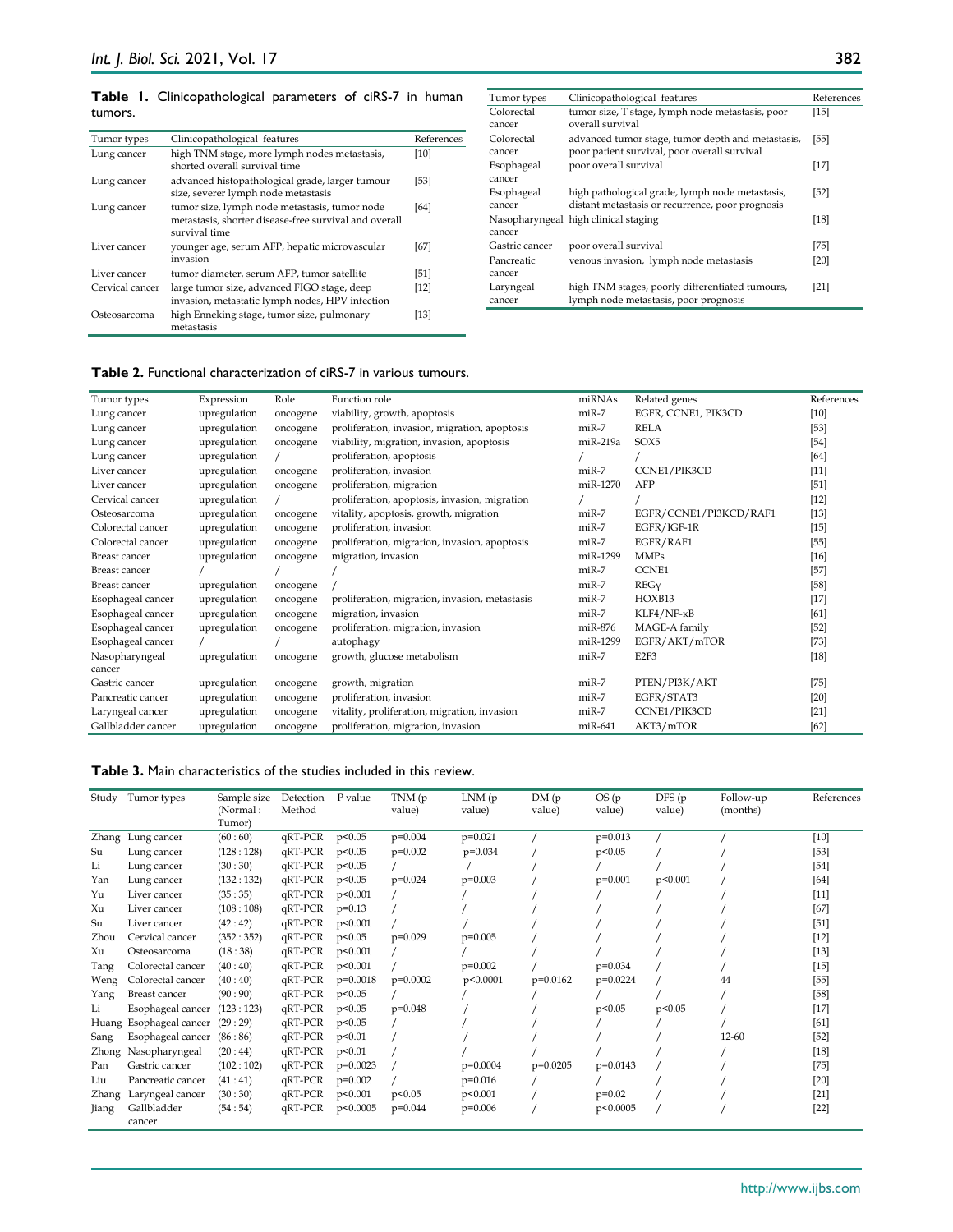

**Figure 1. Up-regulation of ciRS-7 mediates mechanisms involved in tumor progression.** (**A-C**). ciRS-7 could promote the expression of EGFR/CCNE1/PIK3CD (**A**), RELA (**B**), and p70S6K (**C**) by sponging miR-7. (**D**). ciRS-7 could upregulate AFP expression by sponging miR-1270. (**E**). ciRS-7 could function as a ceRNA of miR-1299 to enhance MMPs expression. (**F, G**). ciRS-7 could reactivate HOXB13 (**F**), and KLF4/NF-κB (**G**) signals by acting as a miR-7 sponge. (**H**). ciRS-7 increase MAGE-A family expression by functioning as a sponge of miR-876-5. (**I**). ciRS-7 targets EGFR-AKT-mTOR pathway by sponging miR-1299. (**J-L**), ciRS-7 upregulate E2F3 (**J**), PTEN/PI3K/AKT (**K**), and CCNE1/PIK3CD (**L**) expression through sponging miR-7.

The study by Zhang et al. [10] indicated that ciRS-7 overexpression could promote non-small cell lung cancer (NSCLC) cell growth by sponging miR-7 to upregulate target genes, including EGFR, CCNE1, and PIK3CD (**Figure 1A**). Su et al. [53] reported that ciRS-7 increased NSCLC cell proliferation, invasion, migration, and apoptosis through the miR-7/RELA axis (**Figure 1B**). In addition, Li et al. [54] showed that a knockdown of ciRS-7 could inhibit NSCLC cell viability, migration, and invasion to inhibit SOX5 expression (**Figure 2A**). Moreover, Mao et al. [56] revealed that ciRS-7 contributed to PTX and CDDP chemoresistance through the EGFR/PI3K signaling pathway in lung adenocarcinoma. Yan et al. [64] found that a knockdown of ciRS-7 inhibited cellular proliferation and induced cell apoptosis in NSCLC. These findings show that ciRS-7 could serve as an oncogene to promote the progression of lung cancer.

#### **Hepatocellular carcinoma**

HCC is another of the most common malignant tumors in the world [65]. Due to the tendency for

metastasis, the five-year survival rate of patients with HCC remains extremely low [66]. Therefore, it is important to determine the biological mechanism of HCC and identify novel prognostic biomarkers and effective treatments to improve its prognosis.

The study by Yu et al. [11] reported ciRS-7 overexpression in HCC tissues compared with the adjacent non-tumor tissues. A knockdown of ciRS-7 inhibited the proliferation and invasion of HCC cells by targeting miR-7 to suppress CCNE1 and PIK3CD expression (**Figure 2B**). Xu et al. [67] showed that high ciRS-7 expression was correlated with microvascular invasion (MVI), younger age, and AFP level in HCC. ciRS-7 was also found to be an independent risk factor of MVI and to have a negative relationship with miR-7. The downregulation of miR-7 could increase the level of p70S6K mRNA and protein expression (**Figure 1C**). ciRS-7 may represent an HCC biomarker and novel therapeutic target for inhibiting hepatic MVI. ciRS-7 also promoted the proliferation and migration of HCC cells by sponging miR-1270 to upregulate AFP expression (**Figure 1D**) [51].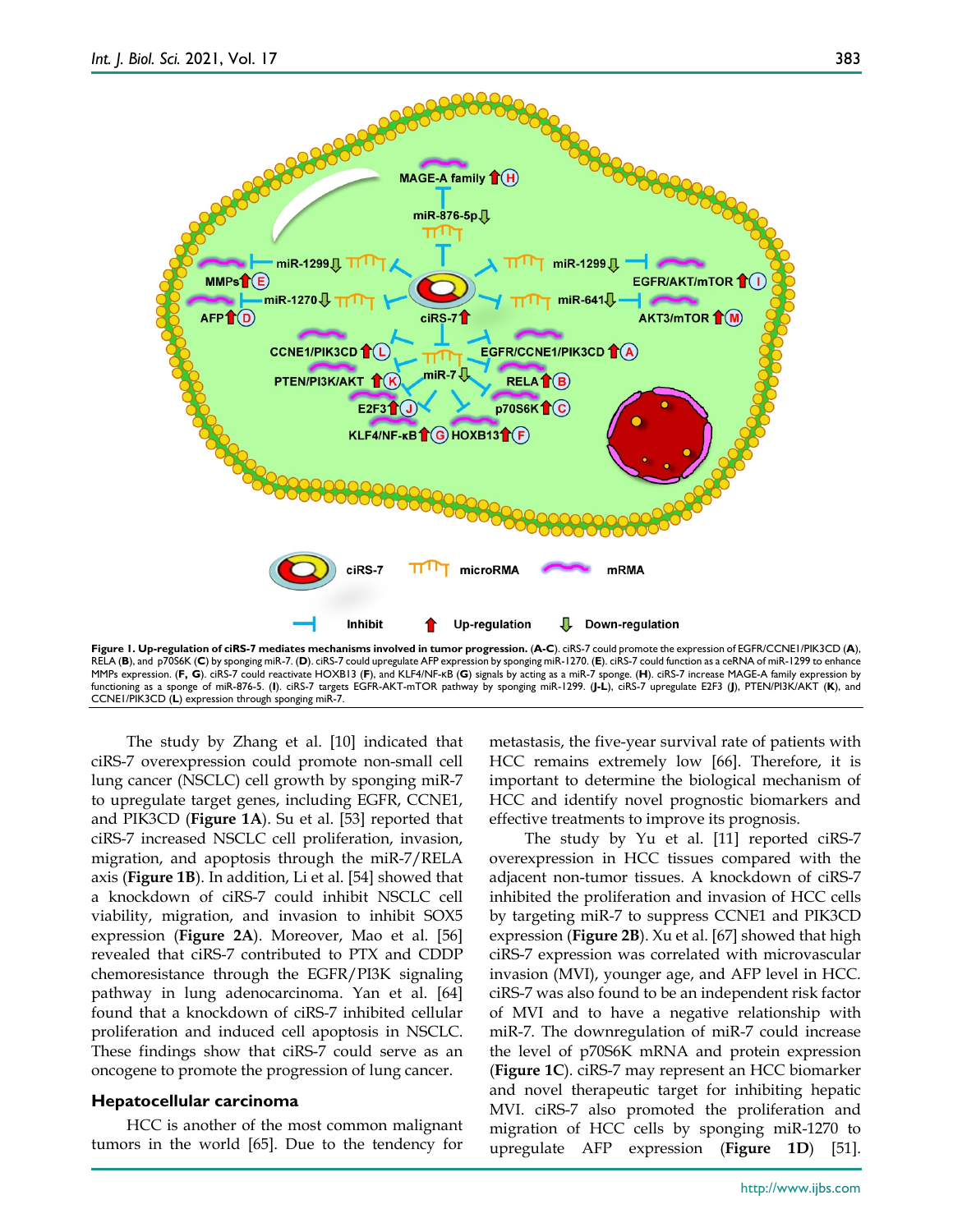Together, these studies support the conclusion that ciRS-7 could function as an oncogene to promote HCC progression.

#### **Cervical cancer**

CC is a major cancer that threatens women's health. Despite the significant progress that has been made over the past few decades, the pathogenesis of CC remains poorly understood. Therefore, a sufficient understanding of CC tumorogenesis and progression may help us fight against it.

Zhou et al. [12] demonstrated that CC patients with high ciRS-7 expression had a large tumor volume, deep infiltration, advanced FIGO stage, early lymph node metastasis, and high incidence of HPV infection. The overexpression of ciRS-7 promoted the epithelial-mesenchymal transition (EMT) and growth of CC cells. Therefore, targeting ciRS-7 may represent a novel method of inhibiting CC progression. However, the underlying mechanism of ciRS-7 in CC remains unknown.

# **Osteosarcoma**

OS is a common primary malignant bone tumor, which is the leading cause of cancer-related death in both children and adolescents. Some patients obtained a poor prognosis or even developed other secondary malignant neoplasms [68]. Thus, it is necessary to identify effective diagnostic markers and molecular mechanisms.

Researchers have shown that ciRS-7 was increased in OS cells and was negatively correlated with miR-7. Patients with high ciRS-7 expression had high Enneking stage, tumor size, and distant metastasis. The inhibition of ciRS-7 could lead to derepress levels of miR-7 and decrease OS cell migration. ciRS-7 could also promote EMT through the upregulation of N-cadherin and inhibition of E-cadherin. Xu et al. [13] demonstrated that ciRS-7/miR-7/EGFR/CCNE1/PI3KCD/RAF1

signaling could be used for the treatment of OS, functioning as a molecular target (**Figure 2C**). Together, these data demonstrate that ciRS-7 can function as an oncogene in OS progression.



**Figure 2. Down-regulation of ciRS-7 mediates mechanisms involved in tumor progression.** (**A**). Knockdown of ciRS-7 could inhibit SOX5 expression by upregulating miR-219a-5p. (**B-H**). Knockdown of ciRS-7 suppress the expression of CCNE1/PIK3CD (**B**), EGFR/CCNE1/PI3KCD/RAF1 (**C**), EGFR/IGF-1R (**D**), EGFR/RAF1 (**E**), CCNE1 (**F**), REGγ (**G**), and EGFR/STAT3 (**H**) through targeting miR-7.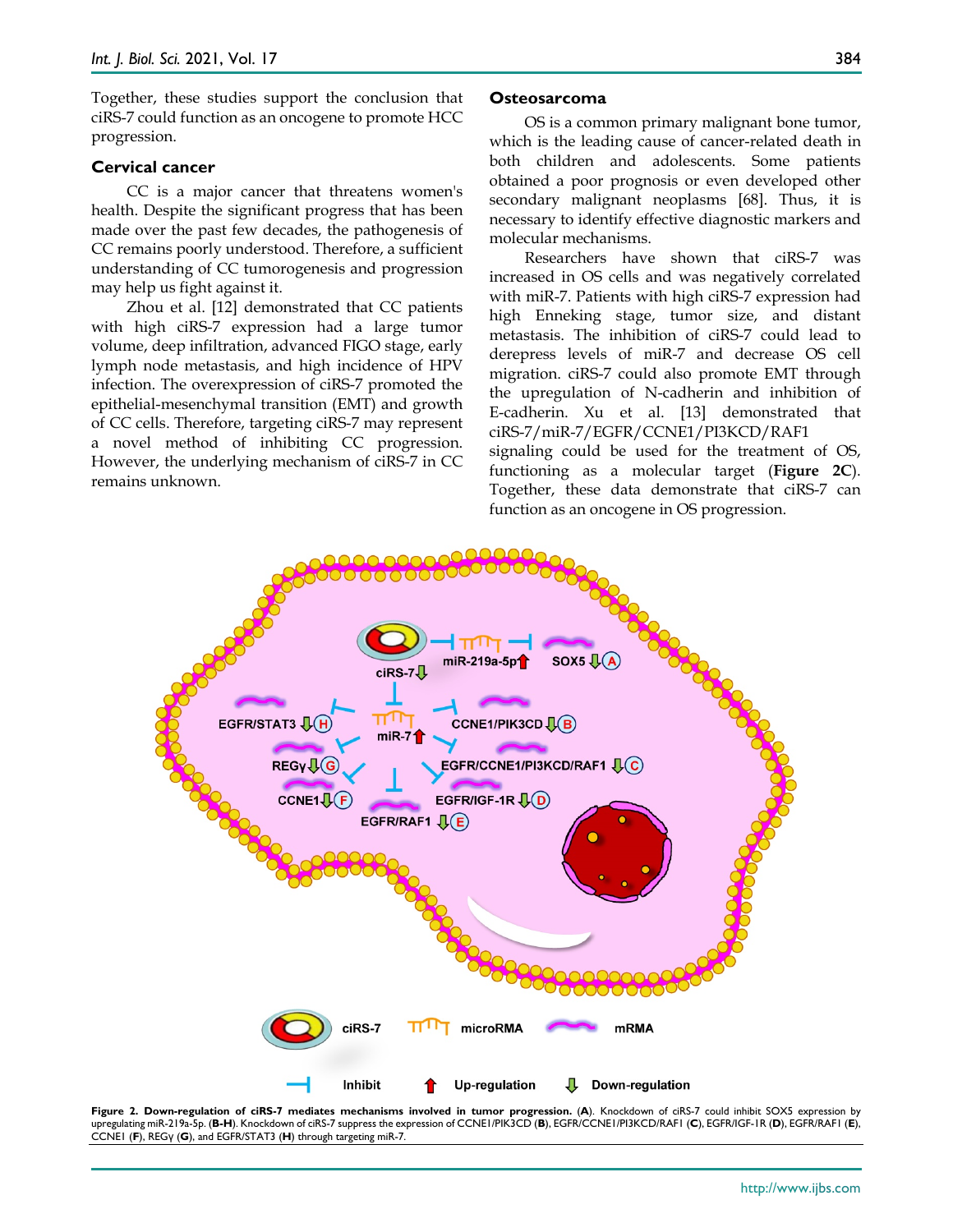#### **Melanoma**

The estimated incidence of melanoma ranks fifth and sixth among males and females, respectively, in 2020 [1]. Metastatic melanoma has increased over the past few years, leading to an increased mortality rate [69]. Therefore, there is an urgent need to identify effective diagnostic biomarkers and treatment for melanoma patients.

Zhang et al. [14] revealed the relationship between miRNA, proteins, and ciRS-7. Bioinformatics software was used to detect the correlation between ciRS-7 and miRNAs, and identified 15 candidates, including miR-7. They also predicted that 60 proteins could interact with ciRS-7, most of which participate in cancer-related biological processes. The bioinformatics software revealed that ciRS-7 could function as a ceRNA for the migration and invasion of melanoma. These findings suggest that ciRS-7 participates in melanoma progression and functions as a therapeutic target and prognostic biomarker.

#### **Colorectal cancer**

The estimated incidence and mortality of CRC makes it the third leading cause of cancer-related death in both males and females [1]. Although several studies have shown that some targets are associated with CRC, only a small number of targets are available for clinical treatment. Therefore, CRC pathogenesis is extremely important to explore therapeutic targets.

Both the studies by Tang et al. [15] and Weng et al. [55] reported high ciRS-7 expression in CRC tissues compared with the adjacent tissues and was significantly positively correlated with poor overall survival. The downregulation of ciRS-7 could inhibit cellular growth and invasion through the upregulation of miR-7 to inhibit EGFR/IGF-1R or EGFR/RAF1 expression in CRC cells, respectively (**Figure 2D and E**). Silencing ciRS-7 could suppress EGFR expression, which could be partially rescued with an miR-7 inhibitor. Moreover, ciRS-7 may play an important role in CRC progression. Tanaka et al. [70] showed that ciRS-7 overexpression could increase the level of PD-1 protein expression on the surface of CRC cells. ciRS-7 could result in a poor prognosis in an miR-7-independent manner in CRC. These results indicate that ciRS-7 can be used as a biomarker to diagnose CRC, and provide a novel method of CRC treatment.

#### **Breast cancer**

BC is one of the most common cancers in females and represents a major threat to public health. One study showed that 30% of women are diagnosed with early-stage BC, which subsequently develops into metastatic BC due to limited treatment options [71]. Therefore, molecular mechanisms are critical to improve the treatment of BC patients.

Sang et al. [16] revealed high ciRS-7 expression in triple negative breast cancer (TNBC) and the downregulation of ciRS-7 suppressed the invasion and migration of TNBC cells. ciRS-7 could function as a ceRNA of miR-1299 to increase cellular invasion and migration by enhancing MMP expression in TNBC cells (**Figure 1E**). The study by Yang et al. [57] demonstrated that ciRS-7 was increased while miR-7 was decreased in 5-FU-resistant BC cells. The inhibition of ciRS-7 increased the chemosensitivity of BC cells through upregulating miR-7 to suppress CCNE1 expression (**Figure 2F**). After a few months, it was found that ciRS-7 silencing decreased REGγ expression through relieving the competitive inhibition of miR-7 and strengthening the sensitivity of BC cells (**Figure 2G**) [58]. Together, these studies imply that ciRS-7 inhibition plays an important role in increasing the sensitivity of chemotherapeutic drugs.

# **Esophageal squamous cell carcinoma**

Esophageal cancer is a common tumor of the gastrointestinal tract, which causes the death of patients annually throughout the world [72]. However, the rate of early detection in patients is very low due to atypical clinical symptoms. There is an urgent need to clarify the progress of ESCC cells, which will help improve the diagnosis and treatment of this disease.

Li et al. [17] found that ciRS-7 expression was increased in ESCC and related to poor survival. In addition, ciRS-7 overexpression could induce the malignant development of ESCC, acting as an miR-7 sponge to reactivate HOXB13-NF-κB/p56 signaling (**Figure 1F**). Therefore, ciRS-7 may be a prognostic marker for ESCC. The study by Huang et al. [61] revealed similar results, showing that ciRS-7 could accelerate the invasion and migration of cells through miR-7-KLF4-NF-κB pathways in ESCC (**Figure 1G**). The inhibition of ciRS-7 might be a potential therapeutic target of ESCC treatment. Sang et al. [52] further reported that ciRS-7 could promote the progression of ESCC by functioning as a sponge of miR-876-5p to increase MAGE-A family expression (**Figure 1H**). Subsequently, the research team found that ciRS-7 sponged miR-1299 to inhibit ESCC cell autophagy by targeting the EGFR-AKT-mTOR pathway (**Figure 1I**) [73]. Overall, these results demonstrate that ciRS-7 has oncogenic effects in ESCC and may represent a promising therapeutic target.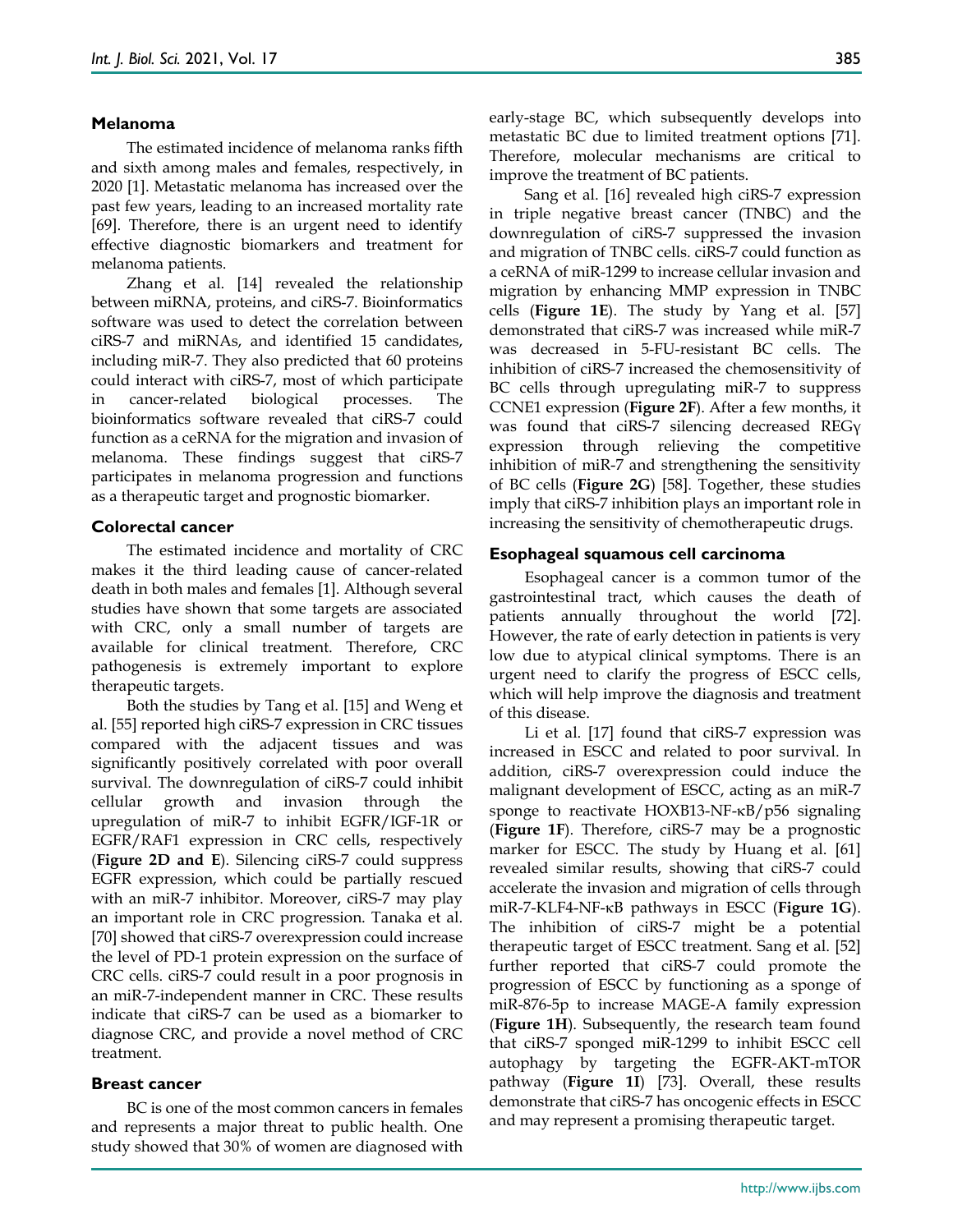# **Nasopharyngeal carcinoma**

NPC is a malignant tumor of the head and neck. Although the incidence of NPC is not as high as that of other tumors, it deteriorates rapidly and is associated with a poor prognosis. Therefore, it is imperative to explore the pathogenesis and identify novel therapeutic targets of NPC.

Zhong et al. [18] demonstrated that ciRS-7 expression was increased in NPC and correlated with poor clinicopathological parameters. ciRS-7 accelerated the progression of NPC cells through sponging miR-7-5p to upregulate E2F3 expression both *in vitro* and *in vivo* (**Figure 1J**). Thus, ciRS-7 may be a potential target for the treatment of NPC patients. However, the potential mechanism of ciRS-7 in NPC remains to be explored.

#### **Gastric cancer**

GC is a gastrointestinal malignant tumor and a main cause of cancer-associated death worldwide. Although GC can be cured by surgery in the early stages, many patients lose the opportunity for surgery at the time of the diagnosis [74]. Therefore, the exploration of novel diagnostic biomarkers and treatment strategies will be of great help to us.

Li et al. [19] discovered that the downregulation of ciRS-7 decreased REGγ expression through sponging miR-7 to promote cellular apoptosis in GC. The study by Pan et al. [75] revealed that ciRS-7 was upregulated in GC and associated with poor survival. The overexpression of ciRS-7 promoted an aggressive behavior of GC cells by suppressing miR-7-involved PTEN/PI3K/AKT signaling (**Figure 1K**). In summary, ciRS-7 plays an important role in GC prognosis and may be used for the treatment of GC.

#### **Pancreatic adenocarcinoma**

Pancreatic adenocarcinoma is one of the few malignant tumors with low morbidity but high mortality [1]. Despite the great efforts made in the progress of PDAC, the five-year survival rate remains less than 5% [76]. Therefore, it is necessary to explore novel diagnostic biomarkers and targeted therapies.

Liu et al. [20] found that the level of ciRS-7 expression was higher in PDAC tissues than in paracancer tissues. The expression of ciRS-7 was negatively correlated with miR-7. The authors found that silencing ciRS-7 inhibited cellular growth and invasion by upregulating miR-7 to suppress EGFR and STAT3 expression (**Figure 2H**). This data shows that ciRS-7 functions as a therapeutic target for PDAC.

#### **Laryngeal squamous cell carcinoma**

Laryngeal carcinoma is the second most common malignant tumors of the respiratory system.

Despite advances in treatment over the past decade, the clinical outcomes of patients with advanced LSCC have not obviously improved. Therefore, exploring physiological mechanisms and identifying new therapeutic targets represent the key breakthrough factors for LSCC treatment.

The study by Zhang et al. [21] discovered that high ciRS-7 expression was associated with poorly differentiated tumors, high tumor stage, poor prognosis, and lymph node metastases in LSCC. The overexpression of ciRS-7 increased the level of cellular migration, invasion, and growth in LSCC. ciRS-7 promoted LSCC progression through sponging miR-7 to upregulate CCNE1 and PIK3CD expression (**Figure 1L**). These findings suggest that ciRS-7 might offer a therapeutic option for inhibiting LSCC progression.

#### **Cholangiocarcinoma**

CCC represents one of the most frequent malignant tumors of the liver after hepatocellular carcinoma, accounting for approximately 3% of gastrointestinal tumors [77]. CCC is difficult to diagnose in its early stages, and surgical excision is the only possible treatment. Therefore, it is necessary to explore the molecular mechanism of CCC tumorigenesis and identify potential therapeutic methods.

Jiang et al. [22] revealed that ciRS-7 expression was higher in CCC tissues compared with that in normal tissues. The overexpression of ciRS-7 was found to be related to lymph node infiltration, advanced clinical stage, and neoplasm recurrence. Thus, ciRS-7 could potentially be used as an independent predictive factor for CCC. Moreover, Li et al. [62] found that ciRS-7 promoted the oncogenic behavior of CCC cells. ciRS-7 activated the AKT3/mTOR signaling pathway by combining with miR-641 in CCC cells (**Figure 1M**). In summary, the above data demonstrate that ciRS-7 plays a vital role in CCC development and functions as a potential therapeutic target for CCC.

# **Conclusion and future perspectives**

circRNAs have gained increased attention over the past decade. With the rapid progress of high throughput sequencing and bioinformatics technology, multiple circRNAs have recently been discovered. Although the function and modulation of most circRNAs remains unclear, studies have started to excavate the clinical significance and effect of various circRNAs. Recently, evidence supports the view that circRNA expression is related to tumor initiation, growth, and metastasis. In addition, circRNAs may play a vital role as a therapeutic target and prognostic factor for many human tumors [78].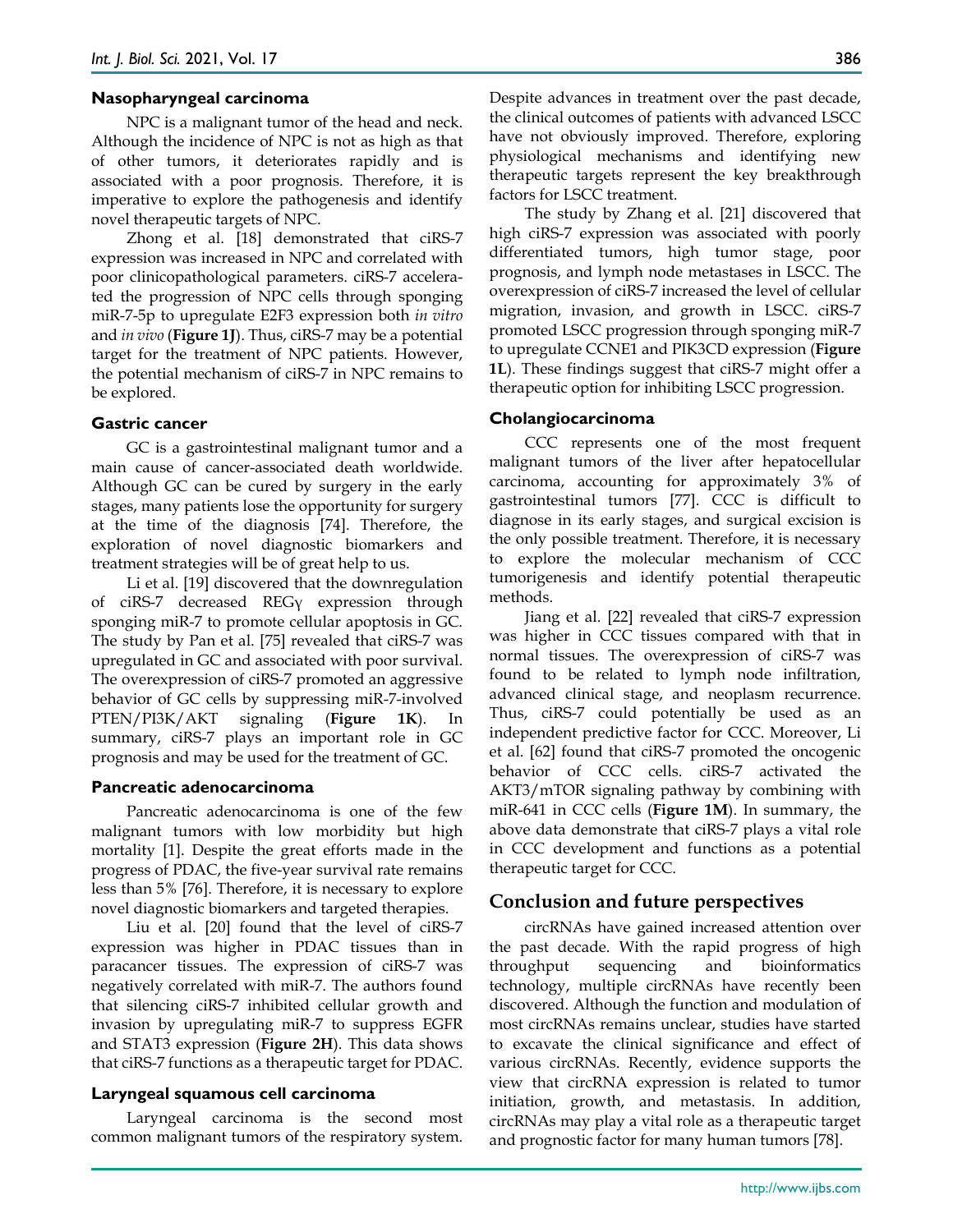Although progress has been made regarding the role of circRNAs, there are some questions that deserve attention. Firstly, although most circRNAs are expressed at relatively low levels in human tumors, more sensitive and precise techniques and equipment are required to investigate the function of circRNAs. Secondly, most of the current studies on circRNAs rely on the results of RNA-sequencing data. Therefore, these findings may introduce bias in clustering circRNAs for an authentic and predictive analysis. Thirdly, most circRNA sequences are similar to the mRNA produced by host genes. Hence, the verification of circRNAs, as well as the downregulation and overexpression, require careful design and detection. Finally, due to the extensive presence of circRNAs in living organisms, the current detection techniques may ignore circRNA subtypes or circRNAs with a low abundance which may have biological significance.

ciRS-7 plays a vital role in the onset and progression of various tumors, functioning as an oncogenic circRNA, which is upregulated in many human cancers (e.g., NSCLC, HCC, CC, OS, melanoma, CRC, BC, ESCC, NPC, GC, PDAC, LSCC, and CCC). Abnormal ciRS-7 expression in tumors is closely related to various clinicopathological characteristics (e.g., age, blood serum markers, tumor size, vascular invasion, TNM stage, lymph node metastasis, distant metastasis, overall survival, disease-free survival, and tumor recurrence). Extensive studies indicate that ciRS-7 expression is upregulated and can promote cell viability, growth, invasion, and migration, as well as inhibit apoptosis. Multiple mechanistic studies have demonstrated that ciRS-7 can function as a ceRNA of multiple miRNAs (miR-7, miR-219-5p, miR-1270, miR-1299, miR-876-5p, and miR-641) to inhibit the expression of downstream genes (e.g., Ki-67, EGFR, CCNE1, PIK3CD, NF-κB, SOX5, p70S6K, AFP, RAF1, IGF-1R, MAPK, MMPs, REGγ, HOXB13, p56, KLF4, MAGE-A family, AKT, mTOR, E2F3, PTEN, PI3K, AKT3, and STAT3). Although various biological processes have been identified, the involvement of ciRS-7 in tumor progression requires further exploration.

Importantly, recent studies indicate that ciRS-7 could be applied as a potential therapeutic target and a predictive factor in a wide range of tumors. At present, there are no preclinical trials that validate the use of ciRS-7 in tumor management. However, this may be a promising direction for further investigation. Although ciRS-7 has been verified to be up-regulated in a substantial number of human tumors, it is downregulated in some tumors, including both ovarian cancer [59, 79] and bladder cancer [80]. Thus, the underlying mechanism remains

unclear and requires further study.

Collectively, the recent studies of ciRS-7 in human tumors provide the groundwork for future therapeutic strategies. ciRS-7 has been identified to play a vital role as an oncogene and shows its function through ceRNA mechanisms. ciRS-7 is bound to make a huge contribution in fighting cancer.

#### **Acknowledgements**

This work was supported by National Natural Science Foundation of China (Grant No. 82072835) to K Wang, Key Research and Development Joint Program of Liaoning Province (Grant No. 2020JH) 2/10300139) to K Wang, Natural Science Foundation of Liaoning Province (Grant No. 2019-MS-360) to K Wang, Shenyang Science and Technology Bureau Plan Projects (Grant No. 20-205-4-076) to K Wang, 345 Talent Project of Shengjing Hospital of China Medical University to K Wang and Natural Scientific Grant funded by Liaoning Province (Grant No.20170541054) to X Fei.

#### **Author Contributions**

KW ,JY and JC conceived the review; KW, XF and XW wrote the manuscript. All authors read and approved the final manuscript.

# **Competing Interests**

The authors have declared that no competing interest exists.

#### **References**

- 1. Siegel RL, Miller KD, Jemal A. Cancer Statistics, 2020. CA Cancer J Clin. 2020; 70: 7-30.
- 2. Sanger HL, Klotz G, Riesner D, et al. Viroids are single-stranded covalently closed circular RNA molecules existing as highly base-paired rod-like structures. Proc Natl Acad Sci USA. 1976; 73: 3852-3856.
- 3. Qu SB, Yang XS, Li XL, et al. Circular RNA: A new star of noncoding RNAs. Cancer Letters. 2015; 365: 141-148.
- 4. Li SB, Weng JY, Song FB, et al. Circular RNA circZNF566 promotes hepatocellular carcinoma progression by sponging miR-4738-3p and regulating TDO2 expression. Cell Death Disease. 2020; 11: 452.
- 5. Wang KF, Sun Y, Tao W, et al. Androgen receptor (AR) promotes clear cell renal cell carcinoma (ccRCC) migration and invasion via altering the circHIAT1/miR-195-5p/29a-3p/29c-3p/CDC42 signals. Cancer Letters. 2017; 394: 1-12.
- 6. Hansen TB, Wiklund ED, Bramsen JB, et al. miRNA-dependent gene silencing involving Ago2-mediated cleavage of a circular antisense RNA. EMBO J. 2011; 30: 4414-4422.
- 7. Hansen TB, Jensen TI, Clausen BH, et al. Natural RNA circles function as efficient microRNA sponges. Nature. 2013; 495: 384-388.
- 8. Barrett SP, Parker KR, Horn C, et al. ciRS-7 exonic sequence is embedded in a long non-coding RNA locus. PLoS Genet. 2017; 13: e1007114.
- 9. Memczak S, Jens M, Elefsinioti A, et al. Circular RNAs are a large class of animal RNAs with regulatory potency. Nature. 2013; 495: 333-338.
- 10. Zhang XF, Yang DF, Wei YQ. Overexpressed CDR1 as functions as an oncogene to promote the tumor progression via miR-7 in non-small-cell lung cancer. Oncotargets and Therapy. 2018; 11: 3979-3987.
- 11. Yu L, Gong XJ, Sun L, et al. The Circular RNA Cdr1as Act as an Oncogene in Hepatocellular Carcinoma through Targeting miR-7 Expression. Plos One. 2016; 11: e0158347.
- 12. Zhou Y, Shen L, Wang YZ, et al. The potential of ciRS-7 for predicting onset and prognosis of cervical cancer. Neoplasma. 2020; 67: 312-322.
- 13. Xu B, Yang TY, Wang Z, et al. CircRNA CDR1as/miR-7 signals promote tumor growth of osteosarcoma with a potential therapeutic and diagnostic value. Cancer Manag Res. 2018; 10: 4871-4880.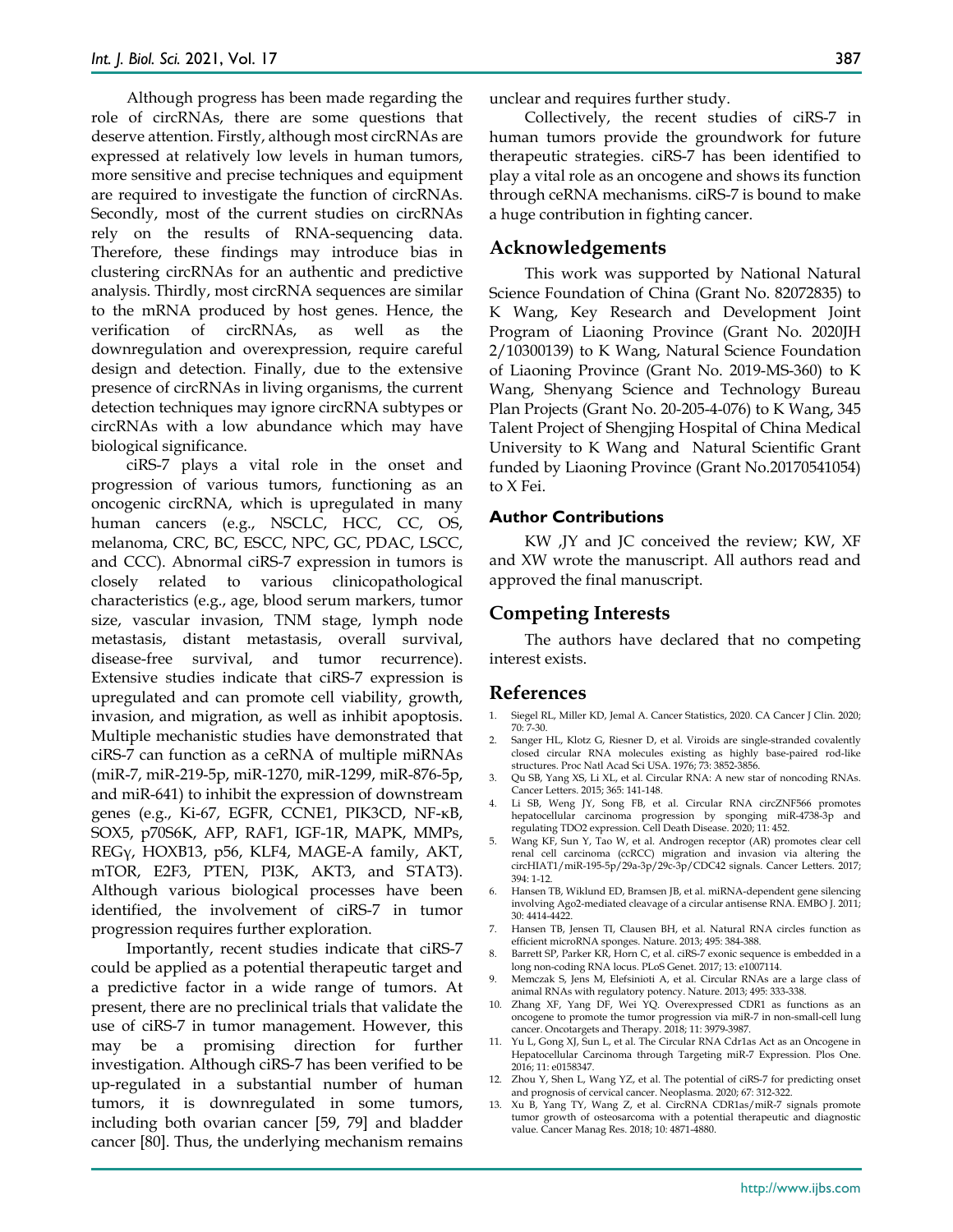- 14. Zhang LH, Li Y, Liu WY, et al. Analysis of the complex interaction of CDR1as-miRNA-protein and detection of its novel role in melanoma. Oncol Lett. 2018; 16: 1219-1225.
- 15. Tang WT, Ji ML, He GD, et al. Silencing CDR1as inhibits colorectal cancer progression through regulating microRNA-7. Onco Targets Ther. 2017; 10: 2045-2056.
- 16. Sang MX, Meng LJ, Liu SH, et al. Circular RNA ciRS-7 Maintains Metastatic Phenotypes as a ceRNA of miR-1299 to Target MMPs. Mol Cancer Res. 2018; 16: 1665-1675.
- 17. Li RC, Ke S, Meng FK, et al. CiRS-7 promotes growth and metastasis of esophageal squamous cell carcinoma via regulation of miR-7/HOXB13. Cell Death Dis. 2018; 9: 838.
- 18. Zhong Q, Huang JC, Wei JW, et al. Circular RNA CDR1as sponges miR-7-5p to enhance E2F3 stability and promote the growth of nasopharyngeal carcinoma. Cancer Cell Int. 2019; 19: 252.
- 19. Li CF, Li M, Xue YW. Downregulation of CircRNA CDR1as specifically triggered low-dose Diosbulbin-B induced gastric cancer cell death by regulating miR-7-5p/REGγ axis. Biomed Pharmacother. 2019; 120: 109462.
- 20. Liu L, Liu FB, Huang M, et al. Circular RNA ciRS-7 promotes the proliferation and metastasis of pancreatic cancer by regulating miR-7-mediated EGFR/STAT3 signaling pathway. Hepatobiliary Pancreat Dis Int. 2019; 18: 580-586.
- 21. Zhang JZ, Hu HY, Zhao YX, et al. CDR1as is overexpressed in laryngeal squamous cell carcinoma to promote the tumour's progression via miR-7 signals. Cell Prolif. 2018; 51: e12521.
- 22. Jiang XM, Li ZL, Li JL, et al. A novel prognostic biomarker for cholangiocarcinoma: circRNA Cdr1as. Eur Rev Med Pharmacol Sci. 2018; 22: 365-371.
- 23. Liang B, Li ML, Deng QY, et al. CircRNA ZNF609 in peripheral blood leukocytes acts as a protective factor and a potential biomarker for coronary artery disease. Ann Transl Med. 2020; 8: 741.
- Cui XL, Niu W, Kong LM, et al. hsa\_circRNA\_103636: potential novel diagnostic and therapeutic biomarker in Major depressive disorder. Biomark Med. 2016; 10: 943-952.
- 25. Tang WW, Fu K, Sun HD, et al. CircRNA microarray profiling identifies a novel circulating biomarker for detection of gastric cancer. Mol Cancer. 2018; 17: 137.
- 26. Liu X, Tang H, Liu J, et al. hsa\_circRNA\_101237: A Novel Diagnostic and Prognostic Biomarker and Potential Therapeutic Target for Multiple Myeloma. Cancer Manag Res. 2020; 12: 2109-2118.
- 27. Jiang M, Lash GE, Zhao XQ, et al. CircRNA-0004904, CircRNA-0001855, and PAPP-A: Potential Novel Biomarkers for the Prediction of Preeclampsia. Cell Physiol Biochem. 2018; 46: 2576-2586.
- 28. Ouyang QQ, Huang Q, Jiang ZL, et al. Using plasma circRNA\_002453 as a novel biomarker in the diagnosis of lupus nephritis. Mol Immunol. 2018; 101: 531-538.
- 29. Shuai MX, Hong JW, Huang DH, et al. Upregulation of circRNA\_0000285 serves as a prognostic biomarker for nasopharyngeal carcinoma and is involved in radiosensitivity. Oncol Lett. 2018; 16: 6495-6501.
- 30. Tian MQ, Chen RY, Li TW, et al. Reduced expression of circRNA hsa\_circ\_0003159 in gastric cancer and its clinical significance. J Clin Lab Anal. 2018; 32: e22281.
- 31. Shao YF, Yang YB, Lu RD, et al. Identification of tissue-specific circRNA hsa\_circ\_0000705 as an indicator for human gastric cancer. Int J Clin Exp Pathol. 2017; 10: 3151-3156.
- 32. He F, Zhong XJ, Lin Z, et al. Plasma exo-hsa\_circRNA\_0056616: A potential biomarker for lymph node metastasis in lung adenocarcinoma. J Cancer. 2020; 11: 4037-4046.
- 33. Li ZH, Wu YF, Li J, et al. Tumor-released exosomal circular RNA PDE8A promotes invasive growth via the miR-338/MACC1/MET pathway in pancreatic cancer. Cancer Lett. 2018; 432: 237-250.
- Ebert MS, Neilson JR, Sharp PA. MicroRNA sponges: competitive inhibitors of small RNAs in mammalian cells. Nat Methods. 2007; 4: 721-726.
- 35. Wang RJ, Zhang S, Chen XY, et al. EIF4A3-induced circular RNA MMP9 (circMMP9) acts as a sponge of miR-124 and promotes glioblastoma multiforme cell tumorigenesis. Mol Cancer. 2018; 17: 166.
- 36. Chen JJ, Cui LQ, Yuan JL, et al. Circular RNA WDR77 target FGF-2 to regulate vascular smooth muscle cells proliferation and migration by sponging miR-124. Biochem Biophys Res Commun. 2017; 494: 126-132.
- 37. Li HB, Lan M, Liao XG, et al. Circular RNA cir-ITCH Promotes Osteosarcoma Migration and Invasion through cir-ITCH/miR-7/EGFR Pathway. Technol Cancer Res Treat. 2020; 19:1533033819898728.
- 38. Yang CD, Yuan WB, Yang X, et al. Circular RNA circ-ITCH inhibits bladder cancer progression by sponging miR-17/miR-224 and regulating p21, PTEN expression. Mol Cancer. 2018; 17: 19.
- 39. Dai X, Zhang N, Cheng Y, et al. RNA-binding protein trinucleotide repeat-containing 6A regulates the formation of circular RNA circ0006916, with important functions in lung cancer cells. Carcinogenesis. 2018; 39: 981-992.
- 40. Chen YJ, Yang F, Fang E, et al. Circular RNA circAGO2 drives cancer progression through facilitating HuR-repressed functions of AGO2-miRNA complexes. Cell Death Differ. 2019; 26: 1346-1364.
- Yang F, Hu AP, Li D, et al. Circ-HuR suppresses HuR expression and gastric cancer progression by inhibiting CNBP transactivation. Mol Cancer. 2019; 18: 158.
- 42. Wong CH, Lou UK, Li YJ, et al. CircFOXK2 Promotes Growth and Metastasis of Pancreatic Ductal Adenocarcinoma by Complexing with RNA Binding Proteins and Sponging MiR-942. Cancer Res. 2020; 80: 2138-2149.
- 43. Pandey PR, Yang JH, Tsitsipatis D, et al. circSamd4 represses myogenic transcriptional activity of PUR proteins. Nucleic Acids Res. 2020; 48: 3789-3805.
- 44. Patop IL, Wust S, Kadener S, et al. Past, present, and future of circRNAs. EMBO J. 2019; 38: e100836.
- 45. Abe N, Matsumoto K, Nishihara M, et al. Rolling Circle Translation of Circular RNA in Living Human Cells. Sci Rep. 2015; 5: 16435.
- 46. Pamudurti NR, Bartok O, Jens M, et al. Translation of CircRNAs. Mol Cell. 2017; 66: 9-21.
- 47. Legnini I, Timoteo G, Rossi F, et al. Circ-ZNF609 Is a Circular RNA that Can Be Translated and Functions in Myogenesis. Mol Cell. 2017; 66: 22-37.
- Xia X, Li XX, Li FY, et al. A novel tumor suppressor protein encoded by circular AKT3 RNA inhibits glioblastoma tumorigenicity by competing with active phosphoinositide-dependent Kinase-1. Mol Cancer. 2019; 18: 131.
- 49. Zheng  $X$ , Chen LJ, Zhou  $Y$ , et al. A novel protein encoded by a circular RNA circPPP1R12A promotes tumor pathogenesis and metastasis of colon cancer via Hippo-YAP signaling. Mol Cancer. 2019; 18: 47.
- 50. Pan ZH, Cai JY, Lin JT, et al. A novel protein encoded by circFNDC3B inhibits tumor progression and EMT through regulating Snail in colon cancer. Mol Cancer. 2020; 19: 71.
- 51. Su Y, Lv XR, Yin W, et al. CircRNA Cdr1as functions as a competitive endogenous RNA to promote hepatocellular carcinoma progression. Aging (Albany NY). 2019; 11: 8182-8203.
- 52. Sang MX, Meng LJ, Sang Y, et al. Circular RNA ciRS-7 accelerates ESCC progression through acting as a miR-876-5p sponge to enhance tumor antigen MAGE-A family expression. Cancer Lett. 2018; 426: 37-46.
- 53. Su CY, Han Y, Zhang HT, et al. CiRS-7 targeting miR-7 modulates the progression of non-small cell lung cancer in a manner dependent on NF-kappa B signalling. J Cell Mol Med. 2018; 22: 3097-3107.
- 54. Li YM, Zhang JZ, Pan S, et al. CircRNA CDR1as knockdown inhibits progression of non-small-cell lung cancer by regulating miR-219a-5p/SOX5 axis. Thorac Cancer. 2020; 11: 537-548.
- 55. Weng WH, Wei Q, Toden S, et al. Circular RNA ciRS-7-A Promising Prognostic Biomarker and a Potential Therapeutic Target in Colorectal Cancer. Clin Cancer Res. 2017; 23: 3918-3928.
- 56. Mao YQ, Xu R. Circular RNA CDR1-AS contributes to pemetrexed and cisplatin chemoresistance through EGFR/PI3K signaling pathway in lung adenocarcinoma. Biomed Pharmacother. 2020; 123: 109771.
- 57. Yang W, Gu J, Wang XD, et al. Inhibition of circular RNA CDR1as increases chemosensitivity of 5-FU-resistant BC cells through up-regulating miR-7. J Cell Mol Med. 2019; 23: 3166-3177.
- 58. Yang W, Yang XJ, Wang XD, et al. Silencing CDR1as enhances the sensitivity of breast cancer cells to drug resistance by acting as a miR-7 sponge to down-regulate REGγ. J Cell Mol Med. 2019; 23: 4921-4932.
- Zhao Z, Ji M, Wang QQ, et al. Circular RNA Cdr1as Upregulates SCAI to Suppress Cisplatin Resistance in Ovarian Cancer via miR-1270 Suppression. Mol Ther Nucleic Acids. 2019; 18: 24-33.
- 60. Zhao YS, Zheng RY, Chen J, et al. RNA CDR1as/miR-641/HOXA9 pathway regulated stemness contributes to cisplatin resistance in non-small cell lung cancer (NSCLC). Cancer Cell Int. 2020; 20: 289.
- 61. Huang HR, Wei L, Qin T, et al. Circular RNA ciRS-7 triggers the migration and invasion of esophageal squamous cell carcinoma via miR-7/KLF4 and NF-kappa B signals. Cancer Biol Ther. 2019; 20: 73-80.
- 62. Li DY, Tang Z, Gao ZQ, et al. Circular RNA CDR1as Exerts Oncogenic Properties Partially through Regulating MicroRNA 641 in Cholangiocarcinoma. Mol Cell Biol. 2020; 40: e00042-20.
- 63. Sekine I, Yamamoto N, Nishio K, et al. Emerging ethnic differences in lung cancer therapy. Br J Cancer. 2008; 99: 1757-1762.
- 64. Yan B, Zhang W, Mao XW, et al. Circular RNA ciRS-7 correlates with advance disease and poor prognosis, and its down-regulation inhibits cells proliferation while induces cells apoptosis in non-small cell lung cancer. Eur Rev Med Pharmacol Sci. 2018; 22: 8712-8721.
- 65. Kulik L, Serag HB. Epidemiology and Management of Hepatocellular Carcinoma. Gastroenterology. 2019; 156: 477-491.
- 66. Forner A, Llovet JM, Bruix J. Hepatocellular carcinoma. Lancet. 2012; 379: 1245-1255.
- 67. Xu LL, Zhang M, Zheng XB, et al. The circular RNA ciRS-7 (Cdr1as) acts as a risk factor of hepatic microvascular invasion in hepatocellular carcinoma. J Cancer Res Clin Oncol. 2017; 143: 17-27.
- 68. Bagcchi S. Osteosarcoma survivors' risk of second cancer. Lancet Oncol. 2014; 15: e425.
- 69. Schopfer VG, Wellbrock C, Marais R. Melanoma biology and new targeted therapy. Nature. 2007; 445: 851-857.
- 70. Tanaka E, Miyakawa Y, Kishikawa T, et al. Expression of circular RNA CDR1-AS in colon cancer cells increases cell surface PD-L1 protein levels. Oncol Rep. 2019; 42: 1459-1466.
- 71. Gerber B, Minckwitz G, Stehle H, et al. Effect of Luteinizing Hormone-Releasing Hormone Agonist on Ovarian Function After Modern Adjuvant Breast Cancer Chemotherapy: The GBG 37 ZORO Study. J Clin Oncol. 2011; 29: 2334-2341.